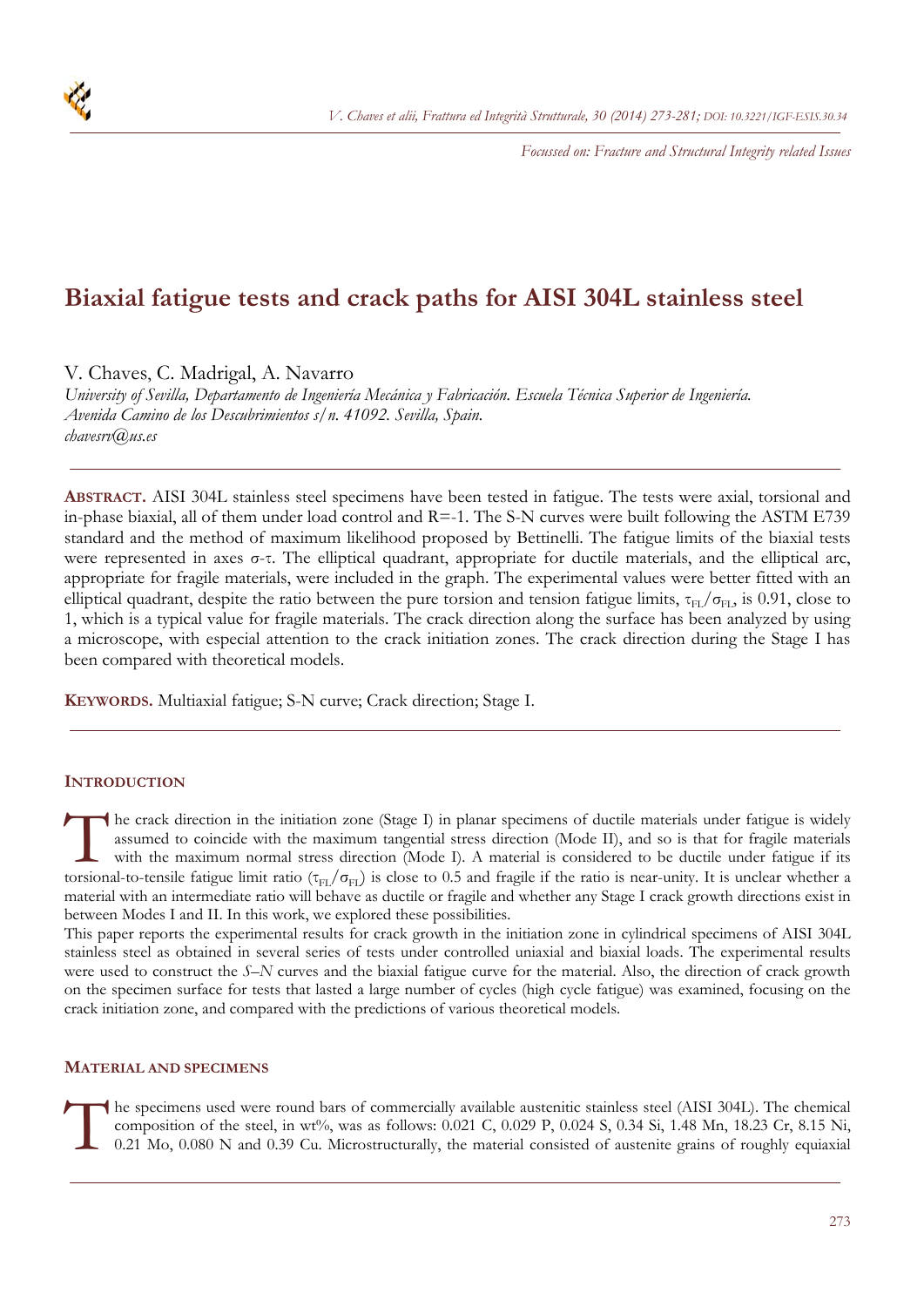

geometry, in addition to a small amount of delta ferrite bands. The mean size of the austenite grains was 80 μm (see Fig. 1).



Figure 1: Microstructure of the stainless steel AISI 304L.

The mechanical properties of the steel as determined from 5 tensile tests were as follows: tensile strength ( $\sigma_{UTS}$ ) = 654 MPa, yield stress  $0.2\%$  ( $\sigma_v$ ) = 467 MPa and elongation = 56%.

The material was subjected to various biaxial fatigue laboratory tests including tensile, torsional and in-phase tensile– torsional, all at  $R = -1$ . Tests were conducted on specimens of cylindrical cross-section having a central diameter of 12.5 mm (see Fig. 2). All specimens were carefully polished to an average surface roughness (*R*a) not exceeding 0.1 μm. Also, all tests were performed on a biaxial fatigue hydraulic machine under controlled loading conditions, using a sine wave and a frequency of 6–8 Hz. Each test was finished when the crack grew several millimetres long (in some cases the specimen broke completely) or a number of 3.5×106 cycles (run-outs) was reached.



Figure 2: Geometry of the cylindrical specimens tested in biaxial fatigue (in mm).

# **S-N CURVES**

he results of the above-described tests were used to construct *S*–*N* curves in accordance with ASTM E 739-91 (2004) [1]. Based on this standard, the variables stress and number of cycles to failure can be approximated by a linear logarithmic relationship, excluding run-outs. The fatigue limits were calculated using the maximum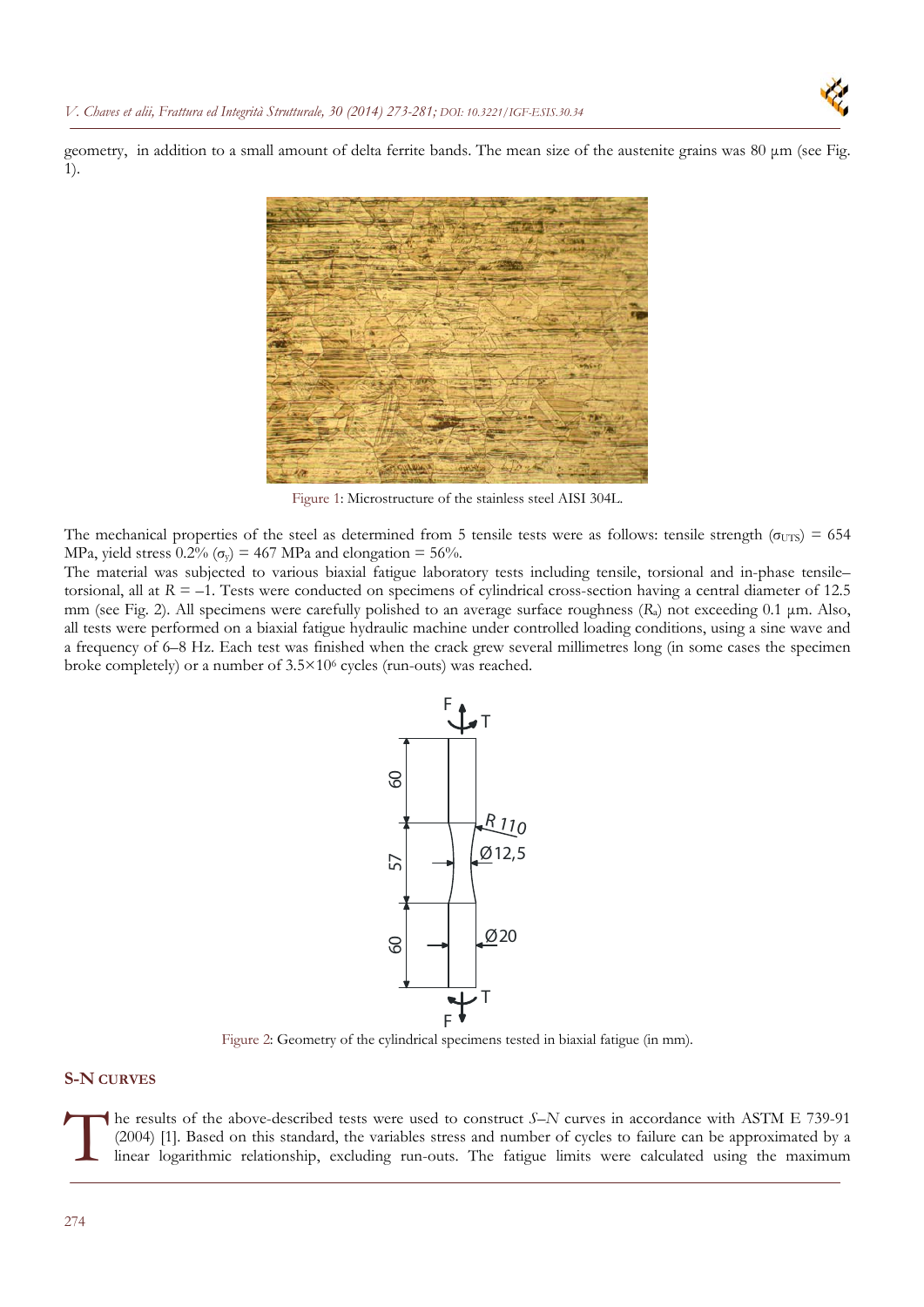

likelihood method proposed by Betinelli [2]. This procedure, which uses both the failures and the run-outs, is an effective alternative to classical choices such as the staircase method and requires less experimental testing. The two straight lines were plotted in a single graph in order to obtain predictions throughout the entire life.

Fig. 3 and 4 show in a semi-logarithmic graph the experimental *S*–*N* curves for the monoaxial and biaxial tests, respectively. As can be seen, the curves were extremely horizontal. In fact, the difference between withstanding a few thousands of cycles only and not breaking was a few megapascals. This material exhibits a dual behaviour: either it exhibits a very short lifetime or does not break at all. It was therefore impossible to detect breaking points after around a million cycles since any specimens reaching those lifetimes failed to break beyond that point. Also, having such a horizontal *S*–*N* curve had the advantage that fatigue limit calculations were subject to very little uncertainty.

The tensile–compressive fatigue limit  $(R = -1)$  for the material as determined in cylindrical specimens and expressed in stress amplitude was  $\sigma_{FL}$  = 316 MPa and its torsional counterpart  $\tau_{FL}$  = 288 MPa.



Figure 4: S-N curves for the biaxial tests  $(R=1)$ : a)  $0.5\sigma = \tau$ , b)  $\sigma = \tau$ , c)  $2\sigma = \tau$ , d)  $4\sigma = \tau$ .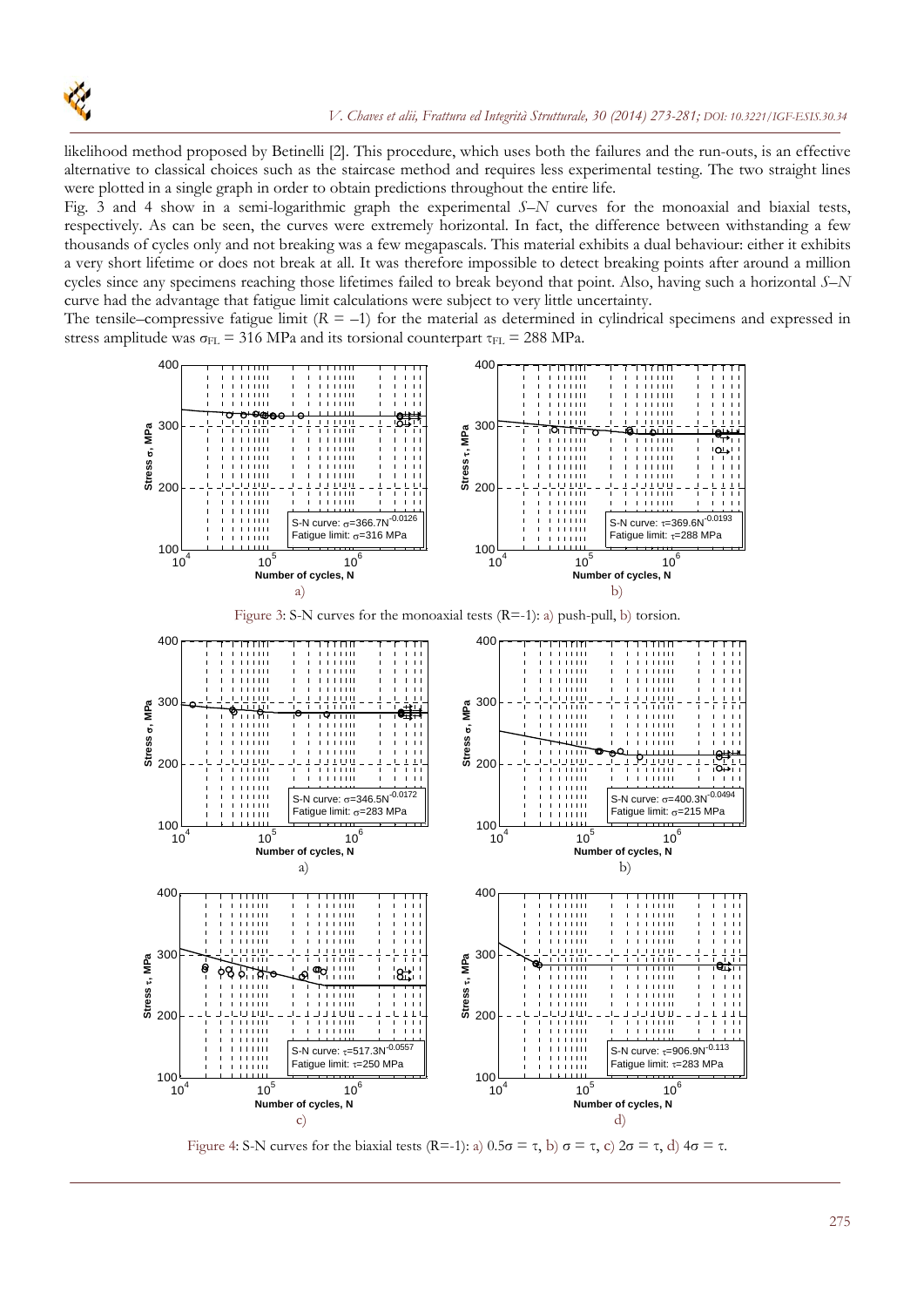

## **BIAXIAL FATIGUE CURVE**

he fatigue limits obtained from biaxial loading tests on cylindrical specimens can be used to construct σ–τ plots. As can be seen from Fig. 5, our experimental values fitted an elliptical quadrant better than an elliptical arc. Based on experimental results of Gough et al. [3], fragile materials in fatigue are optimally approximated by an arc and ductile materials by a quadrant. AISI 304L steel has a near-unity  $\sigma_{FL}/\tau_{FL}$  ratio (288/316 = 0.91); therefore, it behaves as a a near-unity σ<sub>FL</sub>/ $\tau_{FL}$  ratio (288/316 = 0.91); therefore, it behaves as a a fragile material in fatigue. Then, the present experimental results contradict experimental results of the previous authors for materials exhibiting a fragile behaviour under fatigue. But, certainly, the results of Gough et al. corresponded to cast irons alone.



Figure 5: Experimental fatigue limits for the biaxial tests.

## **CRACK DIRECTION DURING STAGE I**

his section deals with crack direction across the first few grains (Stage I) as determined experimentally or predicted with various models. The *X* axis ran across the specimen and the *Y* axis along it (see Fig. 6). Determinations involved examining the crack at the specimen outer surface and measuring the angle, called α, from the *X* axis. A his section deals with crack direction across the first few grains (Stage I) as determined experimentally or predicted with various models. The *X* axis ran across the specimen and the *Y* axis along it (see Fig. 6). Det (σ1 direction) is defined for the comparison with the models.



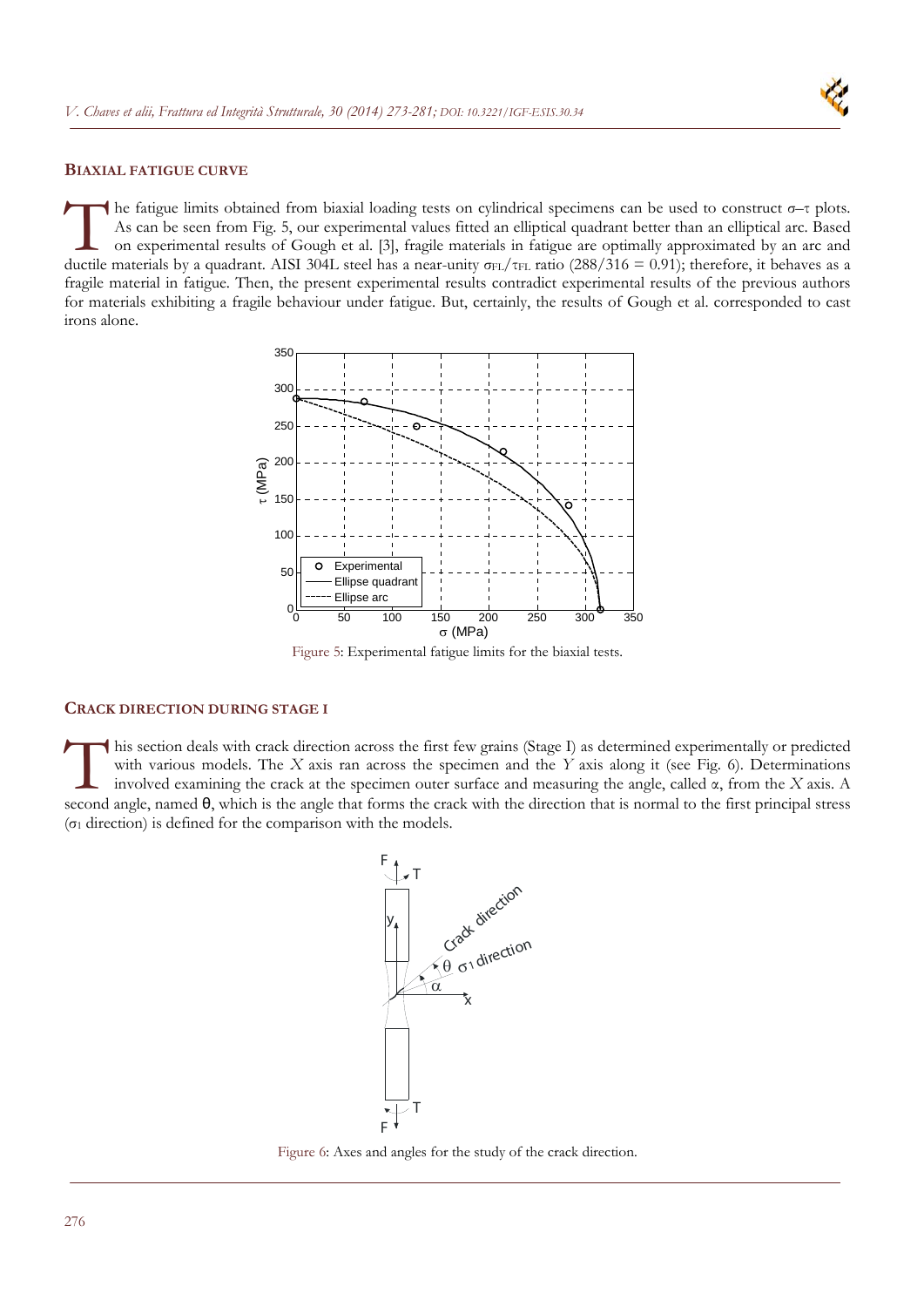

# *Experimental results*

The experimental procedure was as follows: once the specimen broke completely or partly, a light microscope was used to photograph the surface containing the whole crack. With cylindrical specimens, this entails taking a large number of photographs and carefully assembling them with imaging software. The next step is examining the fracture surface. Incompletely broken specimens are previously subjected to tensile stress until they break into two pieces; then, one of the pieces is examined under a light microscope to locate the origin of the fatigue crack, which will coincide with the merging point of "river lines". The crack starts in a small zone of the specimen outer surface. Some specimens develop several cracks at once but, invariably, one eventually prevails or all merge into a single, larger crack. Some crack initiation zones are additionally examined under an electronic microscope. In any case, once the small zone where the crack starts is located in the photographs, the angle between the crack and the *X* axis in the specimen is measured.

Below is described the application of the above-described procedure to a cylindrical specimen under axial loading. The specimen was applied a cyclic load from –317 to 317 MPa, which caused it to break into two pieces after 145 850 cycles (see Fig. 7). As can clearly be seen in the fracture surface picture, there was a smoother, fatigue zone and a rougher rapid fracture zone. The fatigue zone exhibited several lines radiating from the fatigue initiation zone, which fell on the specimen boundary (i.e., on the specimen outer surface) and was about 750 μm in size. The botton figure shows a magnified view of the crack on the outer surface and the location of the initiation zone. The angle between the crack at the initiation zone and the *X* axis was  $\alpha = 12^{\circ}$  and the zone was about 10 grains in size (i.e., at Stage I of crack growth).



View A

Figure 7: Broken specimen subjected to axial loading (R=-1), N=145850 cycles. Details of the fracture surface and the crack angle α during the Stage I.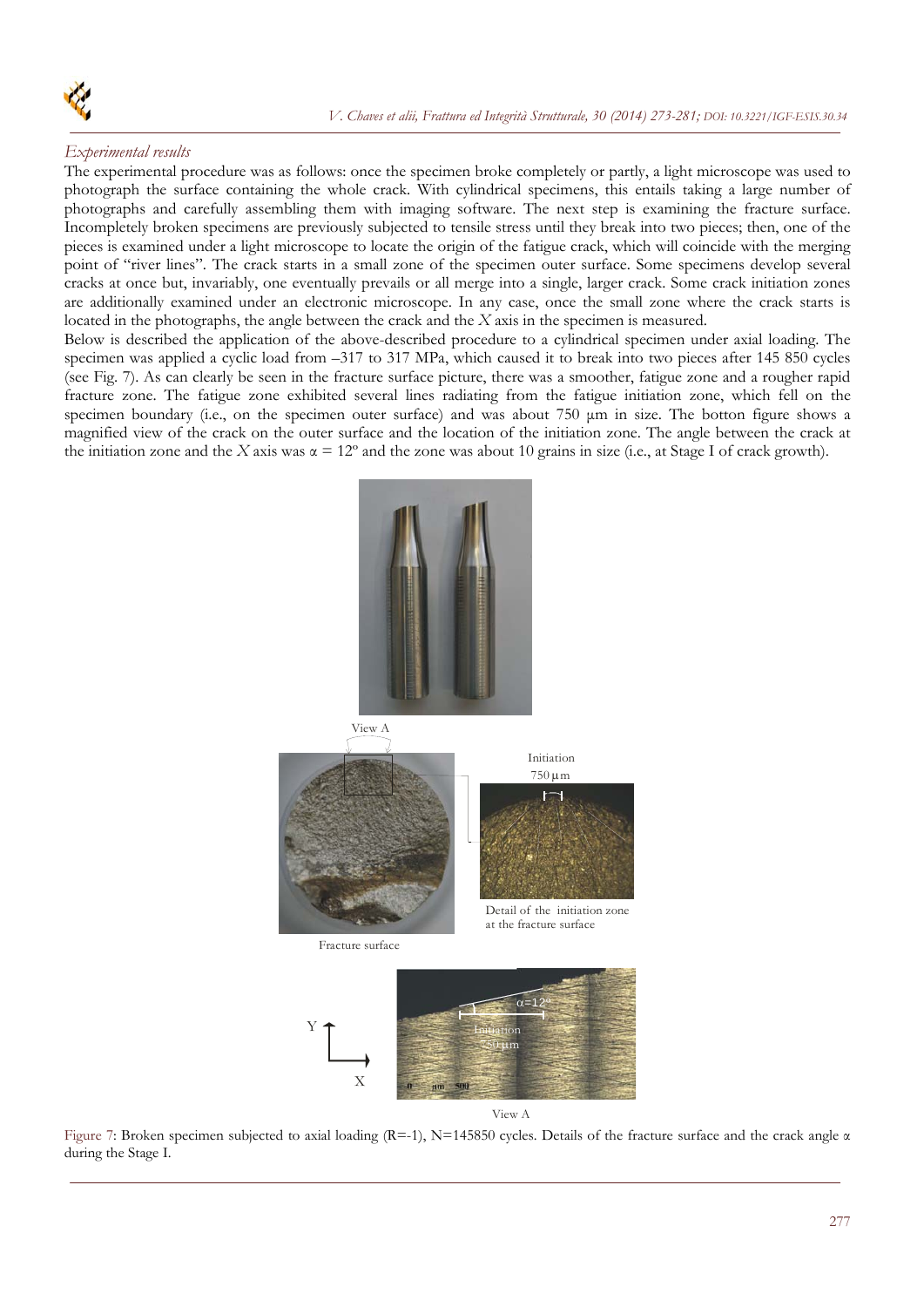## *V. Chaves et alii, Frattura ed Integrità Strutturale, 30 (2014) 273-281; DOI: 10.3221/IGF-ESIS.30.34*



Fig. 8 shows a specimen under in-phase biaxial loading, the photographic montage of the crack and a magnified view of the crack angle at Stage I. The normal stress applied was twice the maximum tangential stress at the surface (i.e.,  $2\sigma = \tau$ ,  $R = -1$ ). The test lasted 398,576 cycles, during which the crack grew 17 mm long (i.e., roughly one-half the specimen perimeter), but the specimen failed to break completely. Usually, tests involving torsional loading are stopped before the specimen breaks completely in order to avoid the need for too wide a turn of the testing machine and facilitate monitoring of the crack direction and initiation zone. In addition, finishing tests before the specimen breaks prevents substantial deterioration of the fracture surface by effect of strong friction between the crack sides. As experimentally confirmed, a crack several millimetres long only requires about 100 further cycles —an insignificant number relative to a typical lifetime—for the specimen to break. Therefore, both situations are identified with fracture.

Fig. 8 also shows the fracture surface and the location of the crack initiation zone, which was 1450 μm in size on the outer surface, as well as the angle between the Stage I crack and the *X* axis ( $\alpha = 37^{\circ}$ ). As can be seen, the crack was tilted in this zone but virtually horizontal in the crack propagation zone (Stage II). The latter was subject to heavy friction under torsion, hence its much darker colour.



Detail of view A

Figure 8: Broken specimen subjected to in-phase biaxial loading  $2\sigma = \tau$  (R=-1), N=398576 cycles. Details of the fracture surface and the crack angle α during the Stage I.

#### *Model-based predictions*

Recently, Chaves et al. [4] developed a method for predicting the growth direction in the initiation zone of a crack under high cycle fatigue. The method is based on the microstructural model of Navarro et al. [5] for the fatigue limit under inphase biaxial loads. Predictions are made from two properties of the material, namely: the axial fatigue limit ( $\sigma_{FL}$ ) and the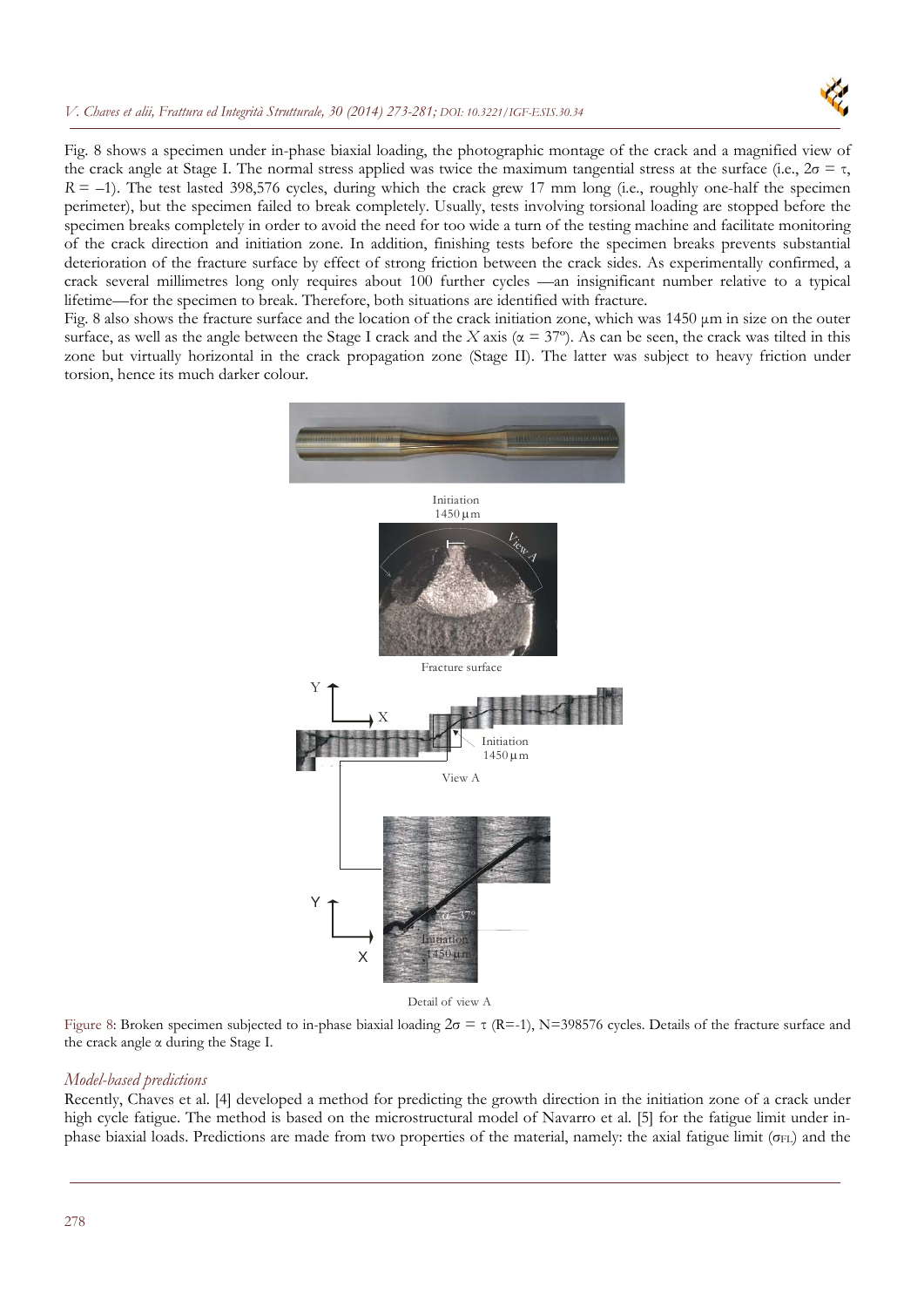

torsional fatigue limit (τ<sub>FL</sub>). The model calculates the angle θ between the crack initial direction and the normal to the maximum principal stress:

$$
\theta = \frac{1}{2} \arccos\left(\frac{2 - \left(\sigma_{FL} / \tau_{FL}\right)}{\left(\sigma_{FL} / \tau_{FL}\right)}\right)
$$
(1)

Based on the above-described experimental *S*–*N* curves, σ<sub>FL</sub> and τ<sub>FL</sub> for the studied material were calculated to be 316 and 288 MPa, respectively; therefore, the predicted angle was  $\theta = 17^{\circ}$ .

Models based on a critical plane are widely used in multiaxial fatigue studies. Those of Matake [6] and McDiarmid [7] are especially useful at large numbers of cycles. According to these authors, the critical plane coincides with the direction of the maximum tangential stress (i.e., with  $\theta = 45^{\circ}$ ). Carpinteri and Spagnoli [8] proposed the following equation to determine the crack initiation direction:

$$
\theta = 45 \frac{3}{2} \left( 1 - \left( \frac{\tau_{FL}}{\sigma_{FL}} \right)^2 \right) \tag{2}
$$

application of which to the studied material yielded  $\theta = 11^{\circ}$ .

Tab. 1 shows the experimental and predicted crack directions in the Stage I, expressed in absolute values of  $\alpha$  (i.e., the angle with the *X* axis). The models used here allowed  $\alpha$  to be easily calculated from  $\theta$  and the specific type of load applied to the material. Only the results for tests spanning more than  $10<sup>5</sup>$  cycles were considered, however, in order to ensure applicability of the hypothesis of models for large numbers of cycles. As can be seen from Tab. 1, the experimental angles were close to  $\alpha = 0^{\circ}$  in axial tests and increased with increasing torsional loading to a level near  $\alpha = 45^{\circ}$  in purely torsional tests. The best predictions were obtained with the model of Carpinteri and Spagnoli, followed by that of Chaves et al. On the other hand, the models and Matake and McDiarmid gave much less accurate predictions. In fact, the experimental crack direction at the initiation stage was very close to the normal to the maximum principal stress I (i.e., to that of Mode I). Similar results in this respect were recently obtained by Anes et al. [9] for 42CrMo4 steel and AZ31 magnesium alloy.

Fig. 9 shows the crack direction at Stage I in relation to the normal to the first principal stress, that is, θ, for all tests and the predictions of the models. The 20 experimental values of  $θ$  have been placed consecutively in this graph, in the same order as in Tab. 1. An angle of  $\theta = 0^{\circ}$  corresponds to a Mode I direction in Stage I, and one of 45° to a Mode II direction. The average experimental angle ( $\theta = 3.5^{\circ}$ ) was very close to  $0^{\circ}$  (i.e., it corresponded to Mode I). The predicted angle obtained with the model of Carpinteri and Spagnoli,  $\theta = 11.1^\circ$ , was not very far. However, that obtained with the model of Chaves et al. ( $\theta = 17.0^{\circ}$ ) was somewhat more dissimilar, and that provided by the model of Matake and McDiarmid (θ  $= 45.0^{\circ}$ ) departed even further. In fact, the best prediction of crack direction at Stage I was seemingly that corresponding to Mode I.



Figure 9: Angle θ for the Stage I obtained experimentally and predicted with some models for AISI 304L.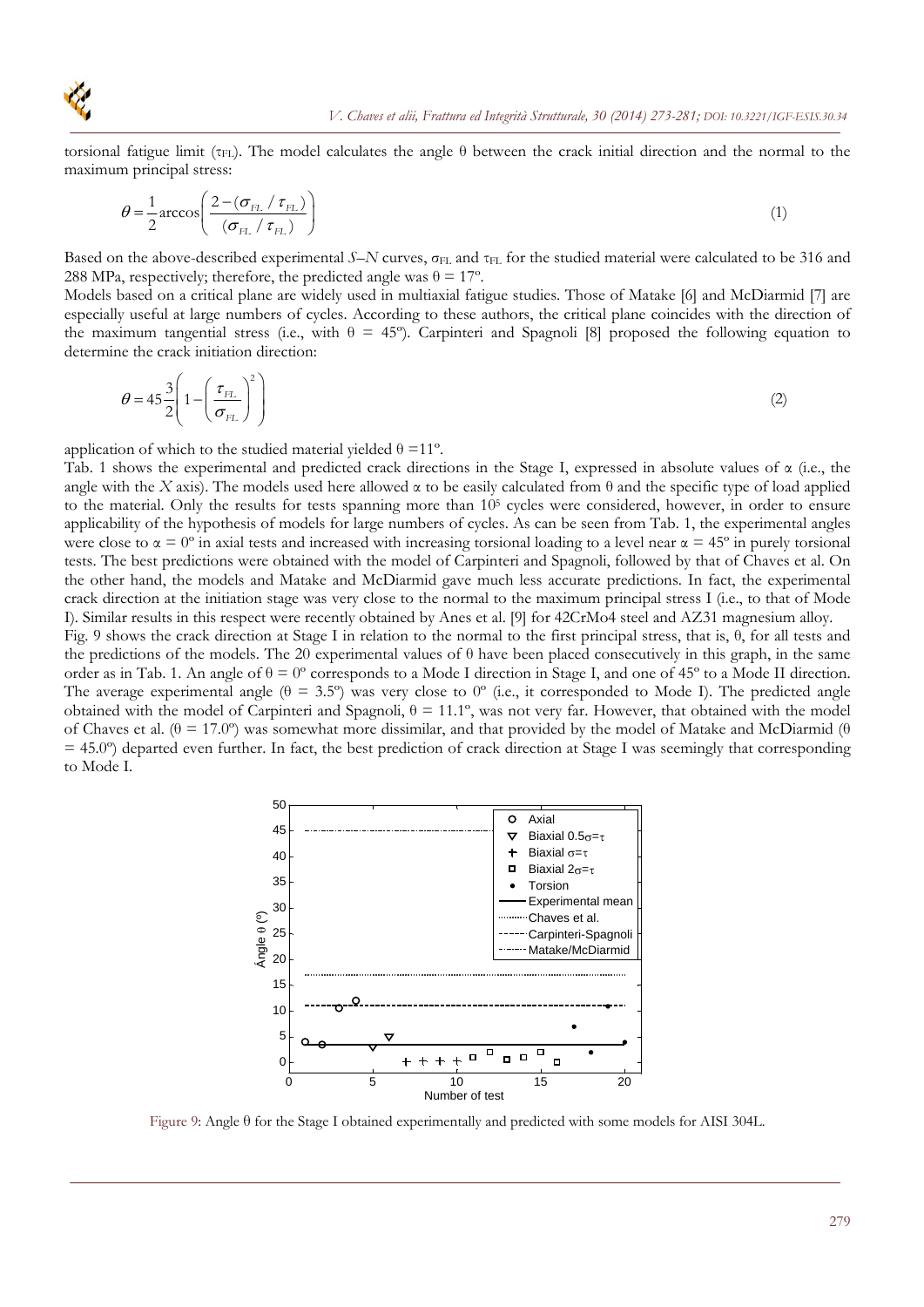



| Test                 | Cycles | Stage I direction, $\alpha$ (°) |        |         |            |
|----------------------|--------|---------------------------------|--------|---------|------------|
|                      |        | Experimental                    | Chaves | Matake  | Carpinteri |
| Axial                | 119185 | 4.0                             | 17.0   | 45.0    | 11.1       |
|                      | 248683 | 3.5                             | 17.0   | 45.0    | 11.1       |
|                      | 116413 | 10.5                            | 17.0   | 45.0    | 11.1       |
|                      | 145850 | 12.0                            | 17.0   | 45.0    | 11.1       |
| Biaxial              | 490262 | 19.5                            | 5.5    | 22.5    | 11.4       |
| $0.5\sigma = \tau$   | 230944 | 17.5                            | 5.5    | 22.5    | 11.4       |
| Biaxial              | 424304 | 31.5                            | 14.7   | 13.3    | 20.6       |
| $\sigma \equiv \tau$ | 140828 | 32.0                            | 14.7   | 13.3    | 20.6       |
|                      | 254124 | 32.0                            | 14.7   | 13.3    | 20.6       |
|                      | 204955 | 32.0                            | 14.7   | 13.3    | 20.6       |
| Biaxial              | 460657 | 37.0                            | 21.0   | $7.0\,$ | 26.9       |
| $2\sigma = \tau$     | 460663 | 40.0                            | 21.0   | $7.0\,$ | 26.9       |
|                      | 376298 | 38.5                            | 21.0   | 7.0     | 26.9       |
|                      | 398576 | 37.0                            | 21.0   | $7.0\,$ | 26.9       |
|                      | 278760 | 36.0                            | 21.0   | $7.0\,$ | 26.9       |
|                      | 259028 | 38.0                            | 21.0   | $7.0\,$ | 26.9       |
| Torsion              | 337940 | 38.0                            | 28.0   | 0.0     | 33.9       |
|                      | 623200 | 43.0                            | 28.0   | 0.0     | 33.9       |
|                      | 134300 | 34.0                            | 28.0   | 0.0     | 33.9       |
|                      | 332011 | 41.0                            | 28.0   | 0.0     | 33.9       |

Table 1: Experimental and predicted Stage I crack directions for AISI 304L steel. In-phase tests (R=-1)

# **SUMMARY AND CONCLUSIONS**

ISI 304L stainless steel cylindrical specimens were subjected to biaxial loading fatigue tests in order to construct the *S*–*N* curves for the material. The in-phase biaxial loading curve was better fitted by an elliptical quadrant than by an elliptical arc. Photographs of the cracks on the outer surface of broken specimens taken with a light ISI 304L stainless steel cylindrical specimens were subjected to biaxial loading fatigue tests in order to construct<br>the *S*–*N* curves for the material. The in-phase biaxial loading curve was better fitted by an elliptica direction of Mode I. A comparison of the measured angle with predicted values obtained by using the models of Chaves et al., Matake and McDiarmid, and Carpinteri and Spagnoli, revealed that the last provided the best results in this respect.

#### **ACKNOWLEDGEMENTS**

he authors would like to thank the Spanish Ministry of Education for its financial support through grant DPI2011-27019. DPI2011-27019.